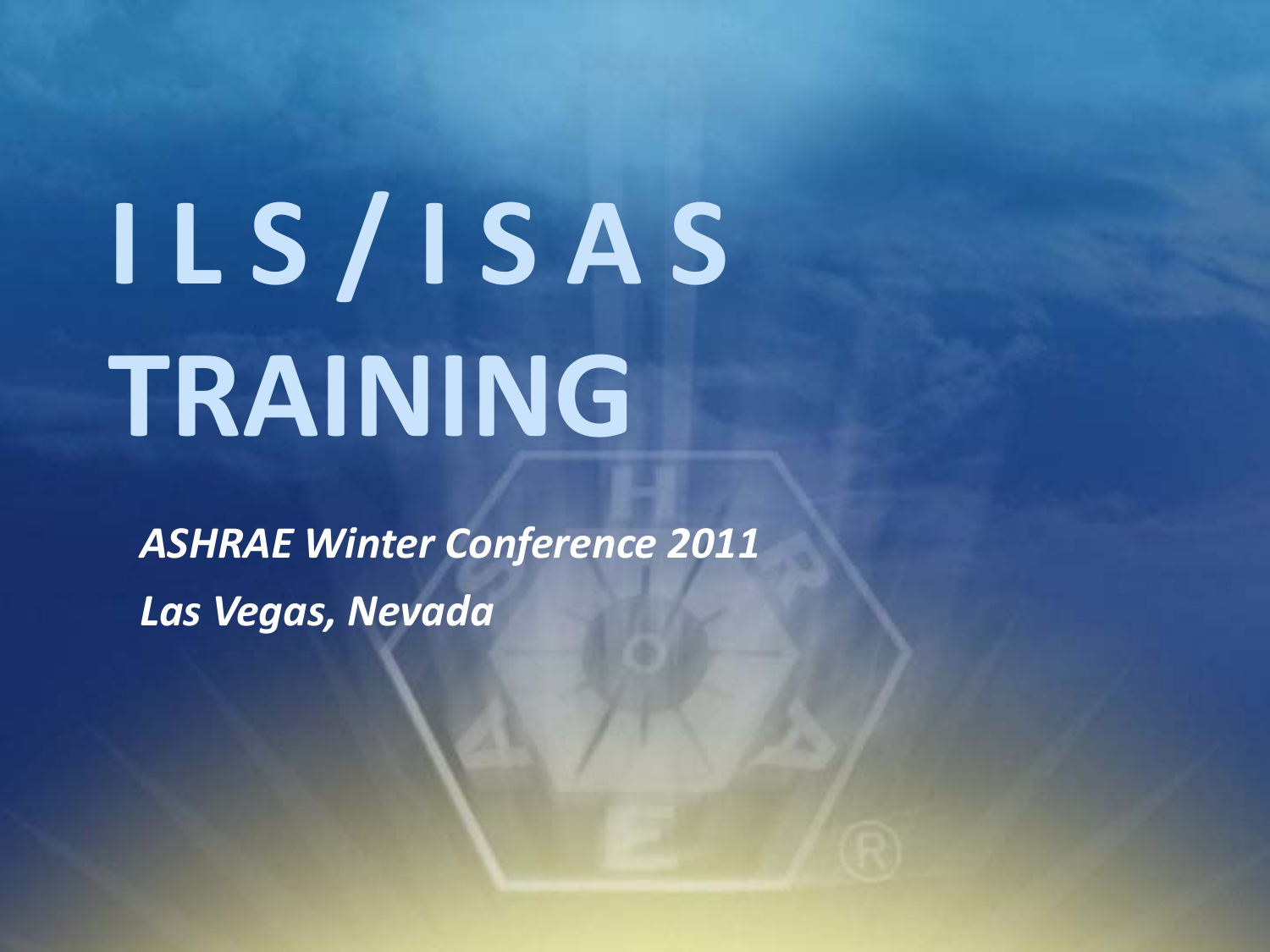# **Standards Committee MOP**

#### **7.2.2 Intersociety Liaison Subcommittee (ILS)**

ILS is comprised of no less than three members of the StdC, appointed by the StdC Chair. The ILS Chair is appointed by the StdC Chair. ILS is responsible for:

- **n** maintaining all Intersociety Appointments and monitoring their<br>representation of ASHRAE on committees of other standardsdeveloping organizations, including candidate recommendations and recommending appropriate changes to the procedures governing their activities,
- **n** maintaining and monitoring ASHRAE participation in ISO working groups including determining and recommending to the StdC the level of support ASHRAE shall give to individual working groups, and
- **n** maintaining ASHRAE participation in standards prepared by other organizations using the canvass method.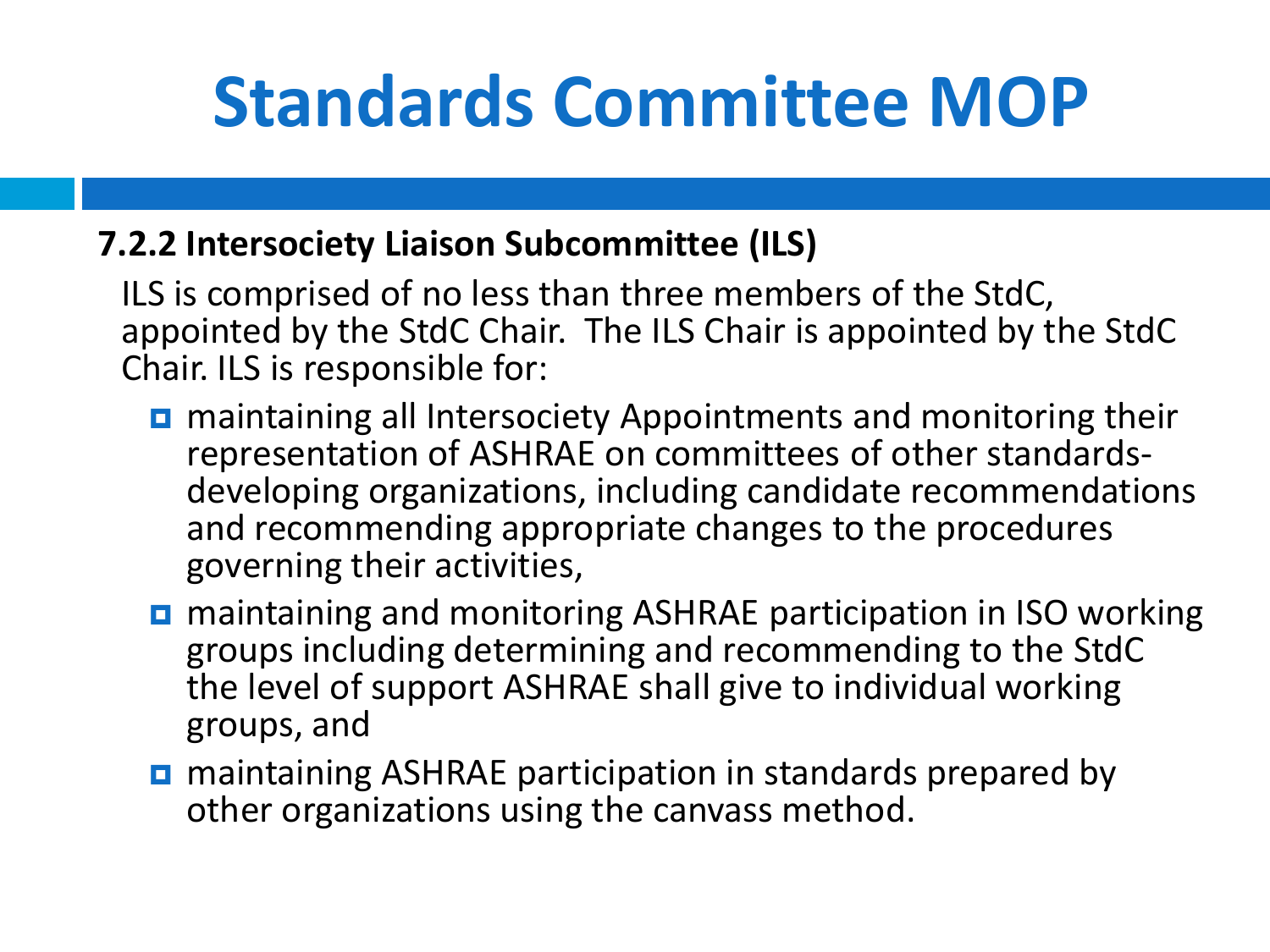### **Standards Committee MOP**

### **7.2.1 International Standards Advisory Subcommittee (ISAS)**

Monitoring, reporting and submitting recommendation to ILS concerning ASHRAE's regional and international standards activities shall be the responsibility of the International Standards Advisory Subcommittee, following the procedures in StdC MOP Appendix J.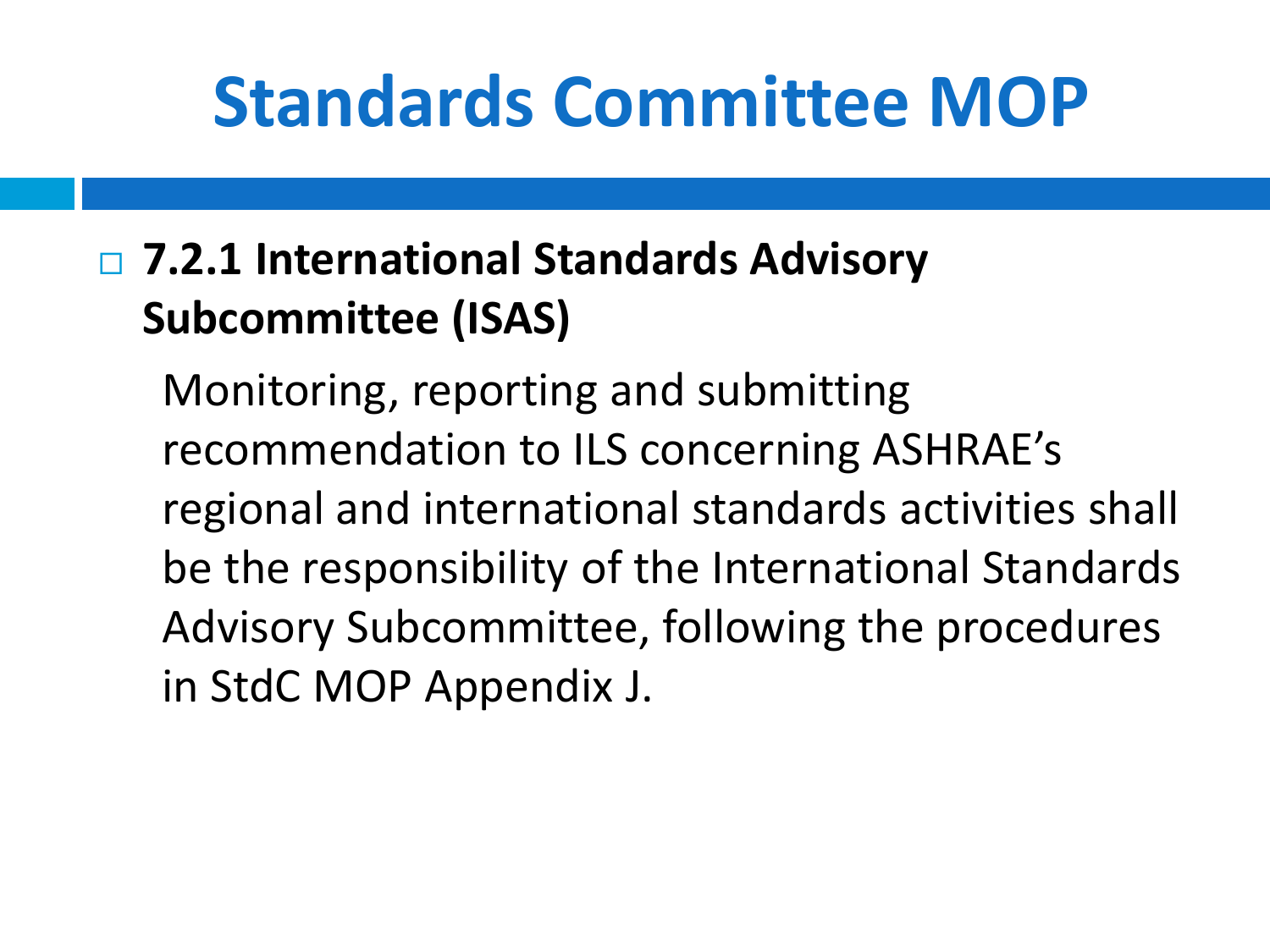# **StdC MOP – Appendix C1**

### **C1 GENERAL**

The Intersociety Liaison Subcommittee (ILS) shall oversee the Society's participation in the following areas: standards work of other standards writing organizations, the American National Standards Institute (ANSI), and ANSI's Technical Advisory Groups on ISO and IEC standards.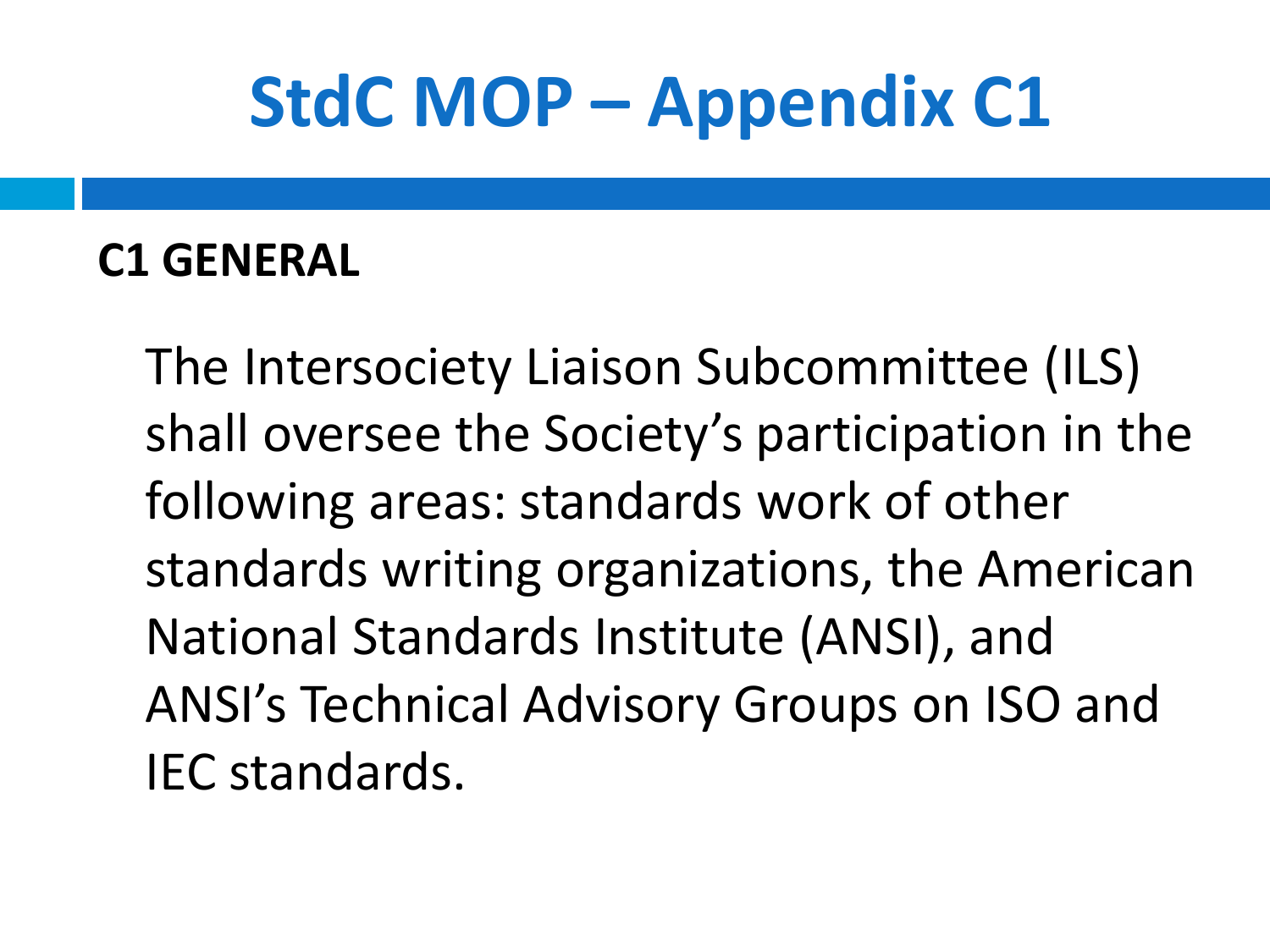### **C4.6 Organizations Identified**

ILS shall determine those standards-writing committees of other organizations, ANSI Accredited Standards Committees, ANSI Boards and U.S. Technical Advisory Groups for which ASHRAE representation is in the interest of the Society and there is a cognizant ASHRAE committee.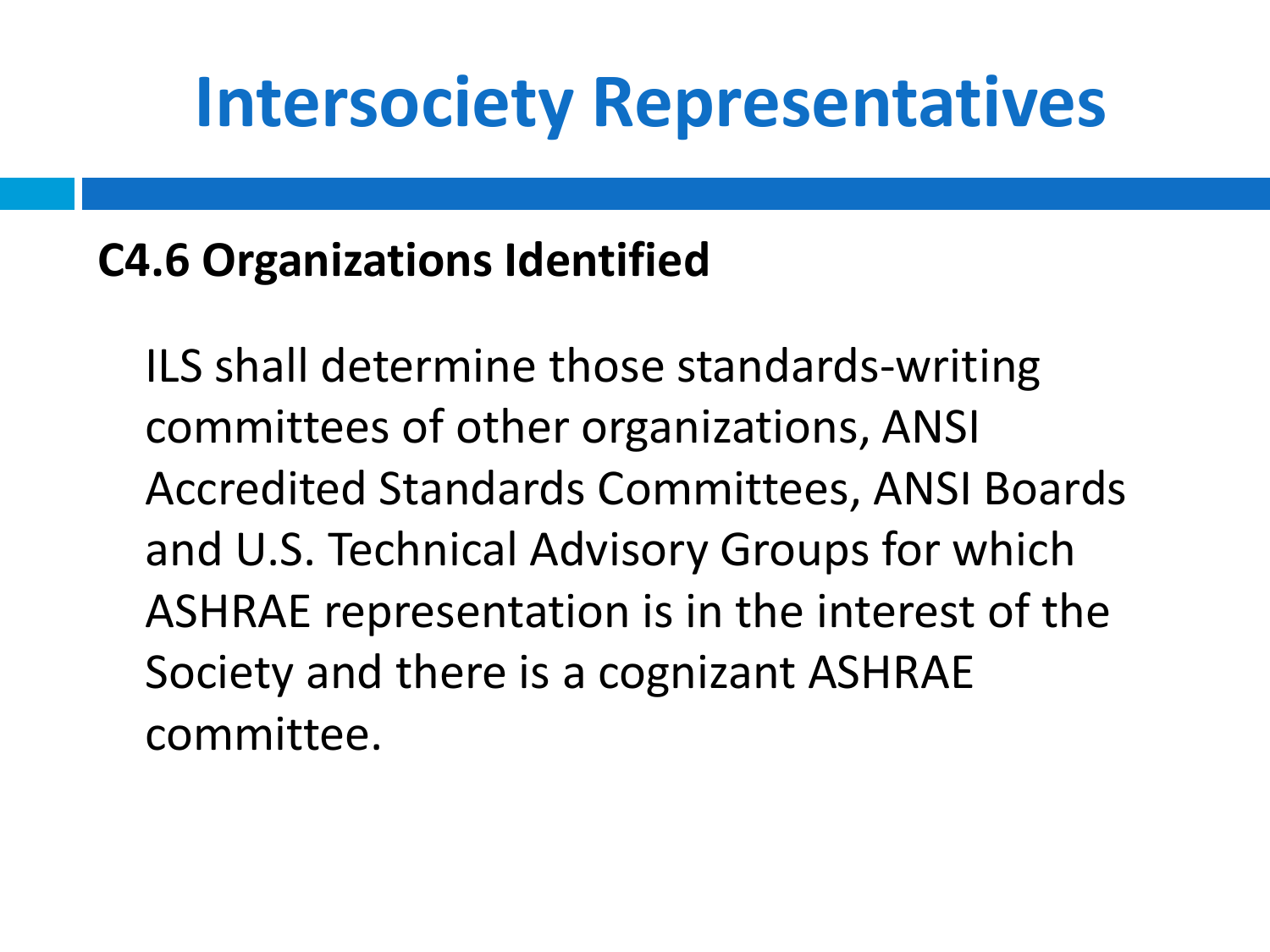- □ Acoustical Society of America (ASA)
- □ Air-Conditioning, Heating, and Refrigeration Institute (AHRI)
- □ Association of Home Appliance Manufacturers (AHAM)
- □ Air Movement and Control Association (AMCA)
- □ Green Building Initiative (GBI)
- National Fire Protection Association (NFPA)
- □ Sheet Metal and Air-Conditioning Contractors' National Association (SMACNA)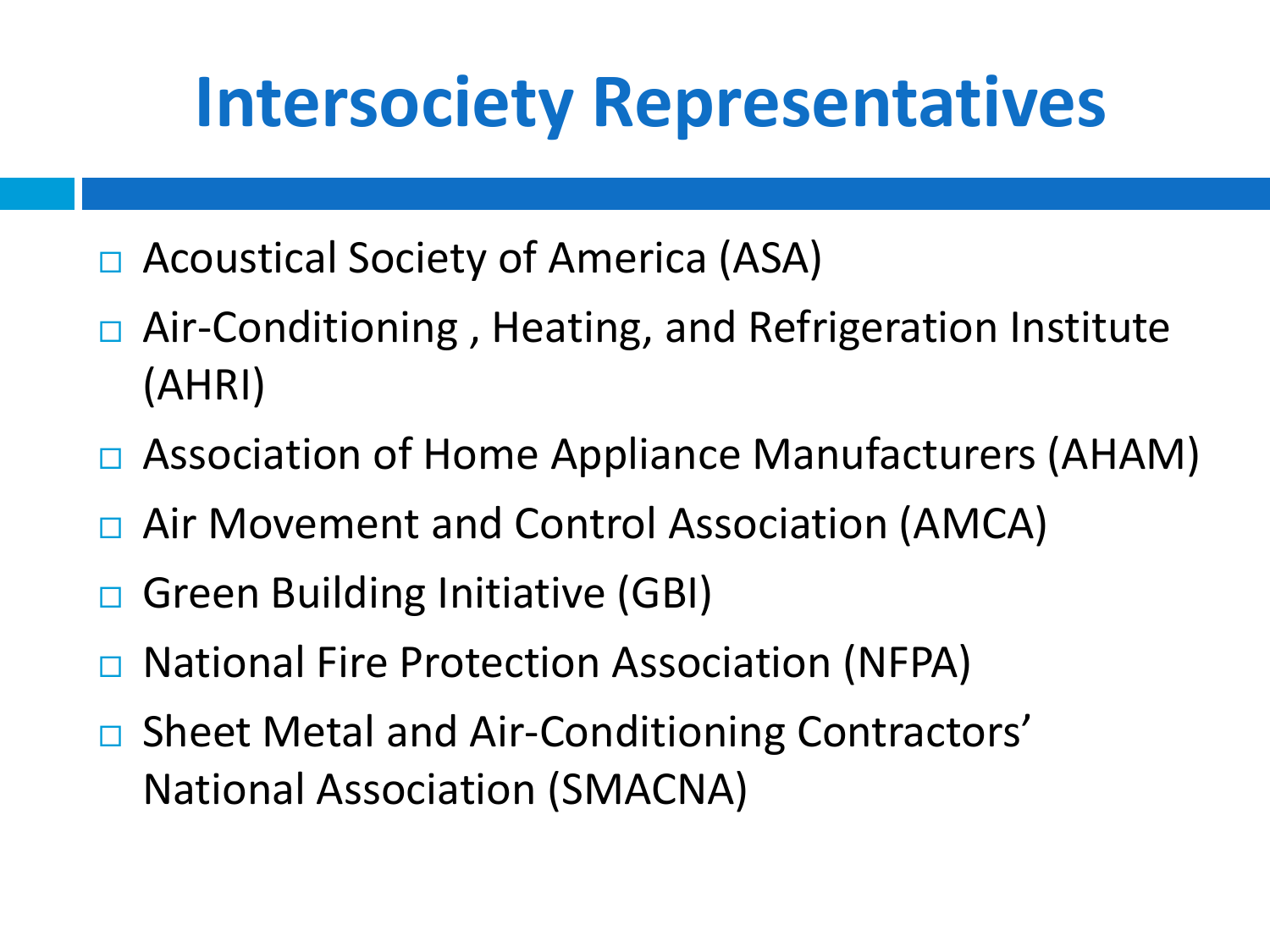- $\Box$  ILS shall consider recommendations from cognizant committees for appointment to such outside committees and recommend to the Standards Committee Chair appointments of representatives or alternates or information representatives.
- $\Box$  The StdC Chair, with the additional advice of the PC Chair (if any) and the MOS and with the approval of the Coordinating Officer, shall make the appointment to represent the Society in a specific standard-related area.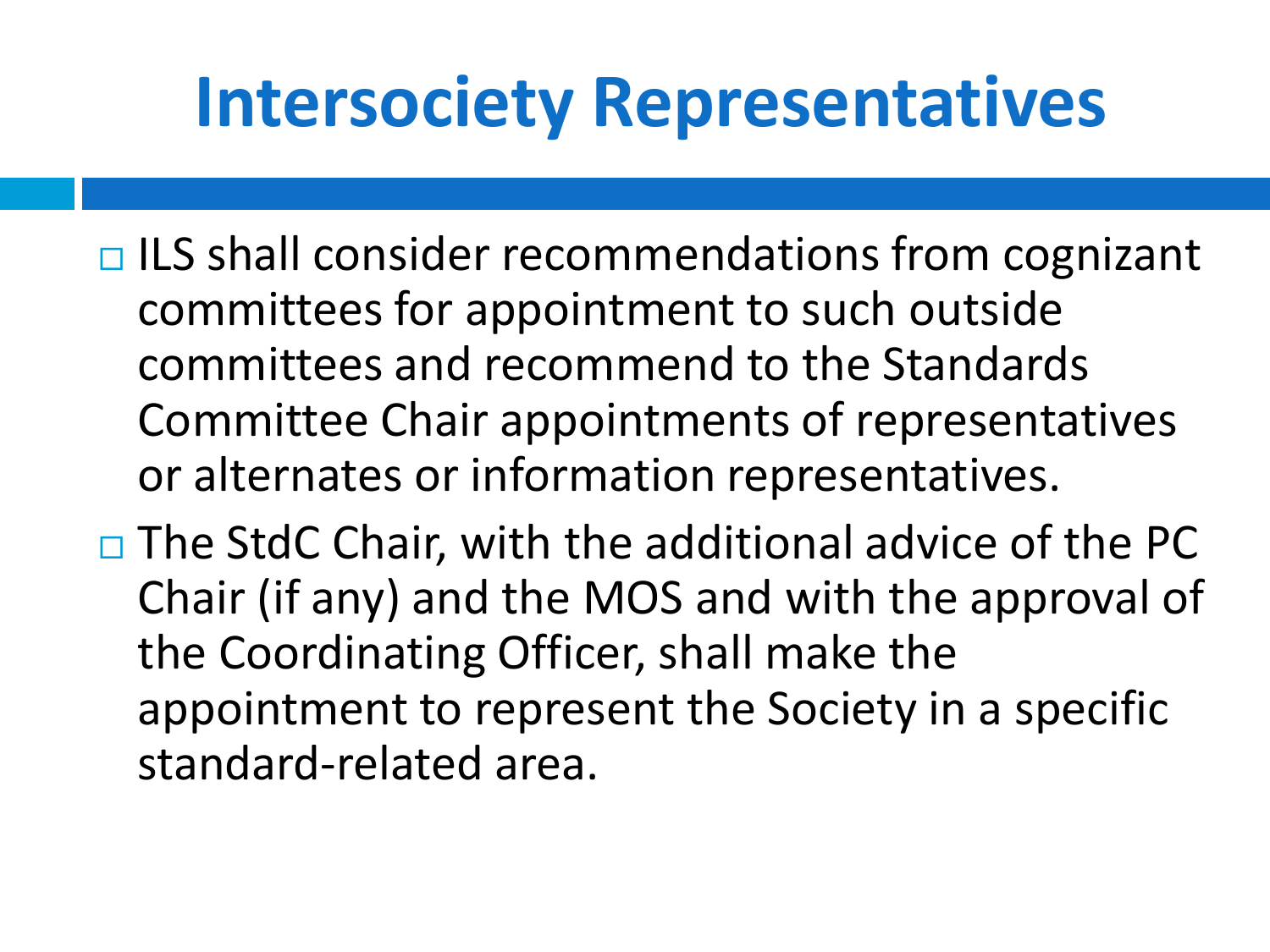An ASHRAE intersociety representative shall:

- **p** be a member of ASHRAE,
- **have knowledge of standards procedures,**
- **have adequate experience in the subject of** the other organization's committee work, and
- D be willing to pay their own travel costs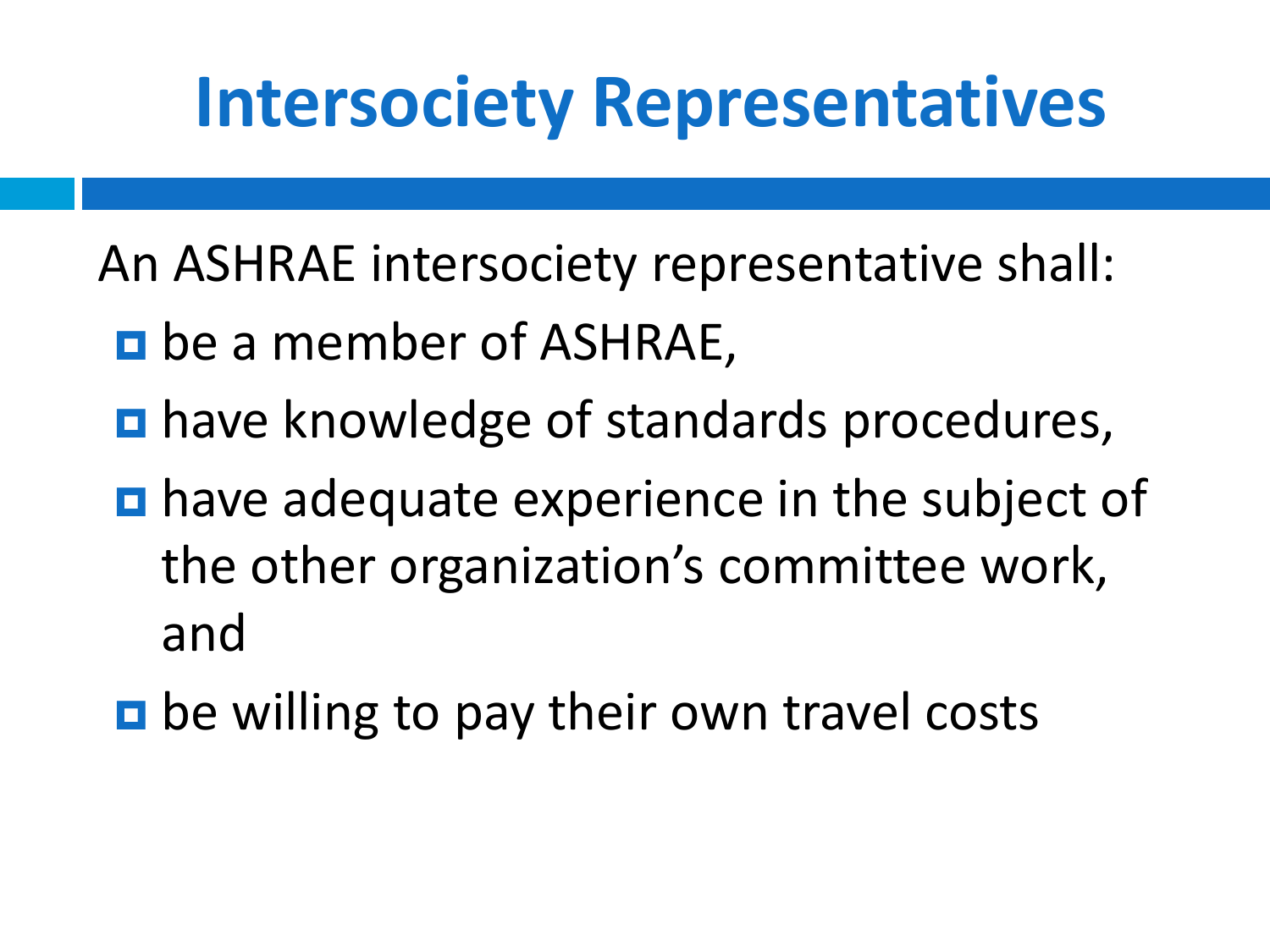### **Term**

- **E** Appointments are made annually with a maximum term of 4 years unless special circumstances are determined, in which case the appointment may be extended.
- $\blacksquare$  The term of appointment shall be limited to the Society year, July through June.
- Re-appointment should be recommended in the interest of continuity when feasible.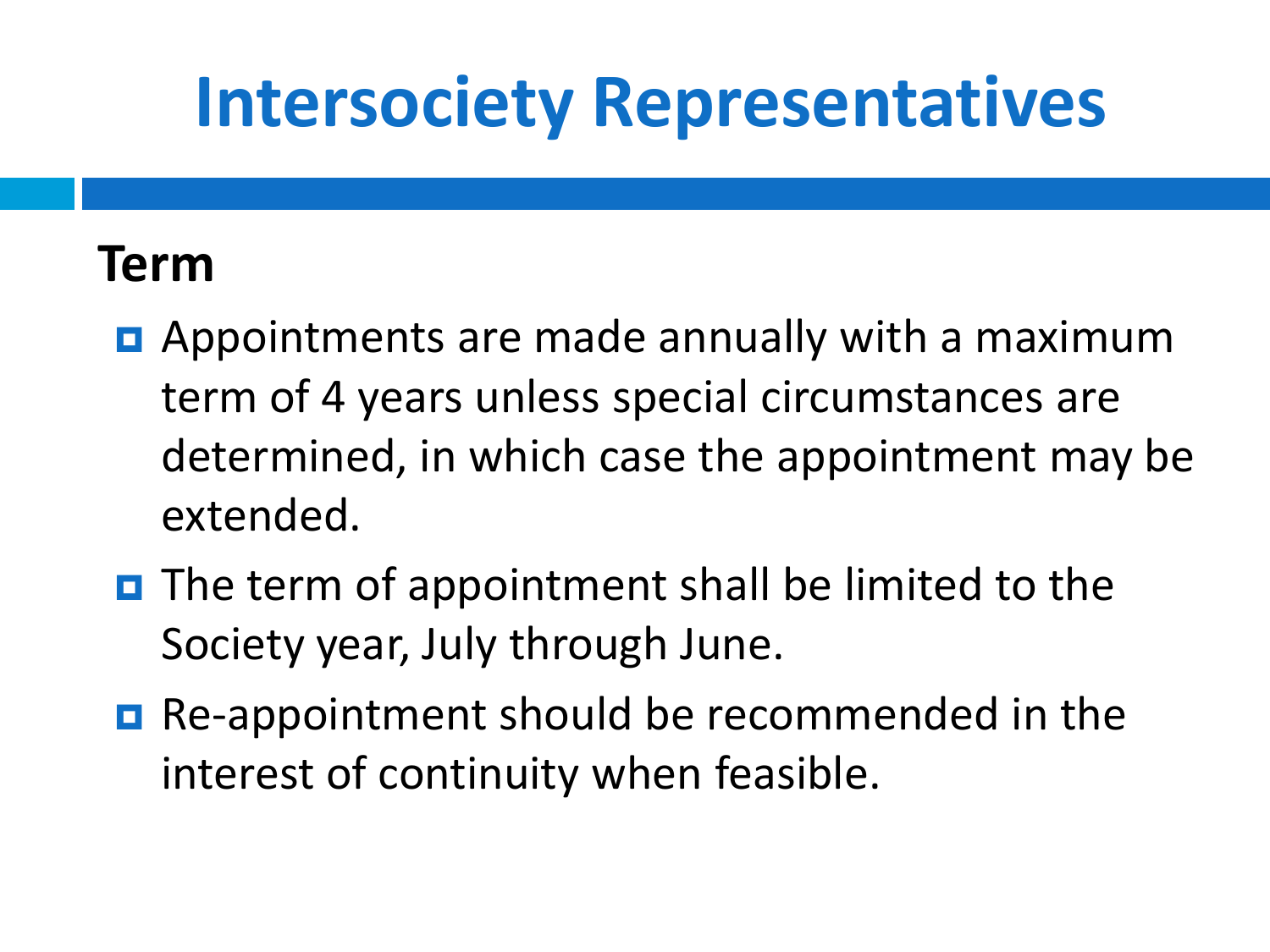#### **Duties and Responsibilities**

- ASHRAE Representatives shall represent the StdC. They shall attempt to present the views of ASHRAE and not their personal views or those of any other organization.
- **D** A Representative should attend meetings of the committee to which the Representative is assigned whenever possible.
- **D** ASHRAE Representatives shall be cognizant of any ASHRAE policies or position statements and standards or guidelines bearing upon the issues of any standard or guideline under consideration.
- Each Representative shall file an activity report no later than one month after each meeting.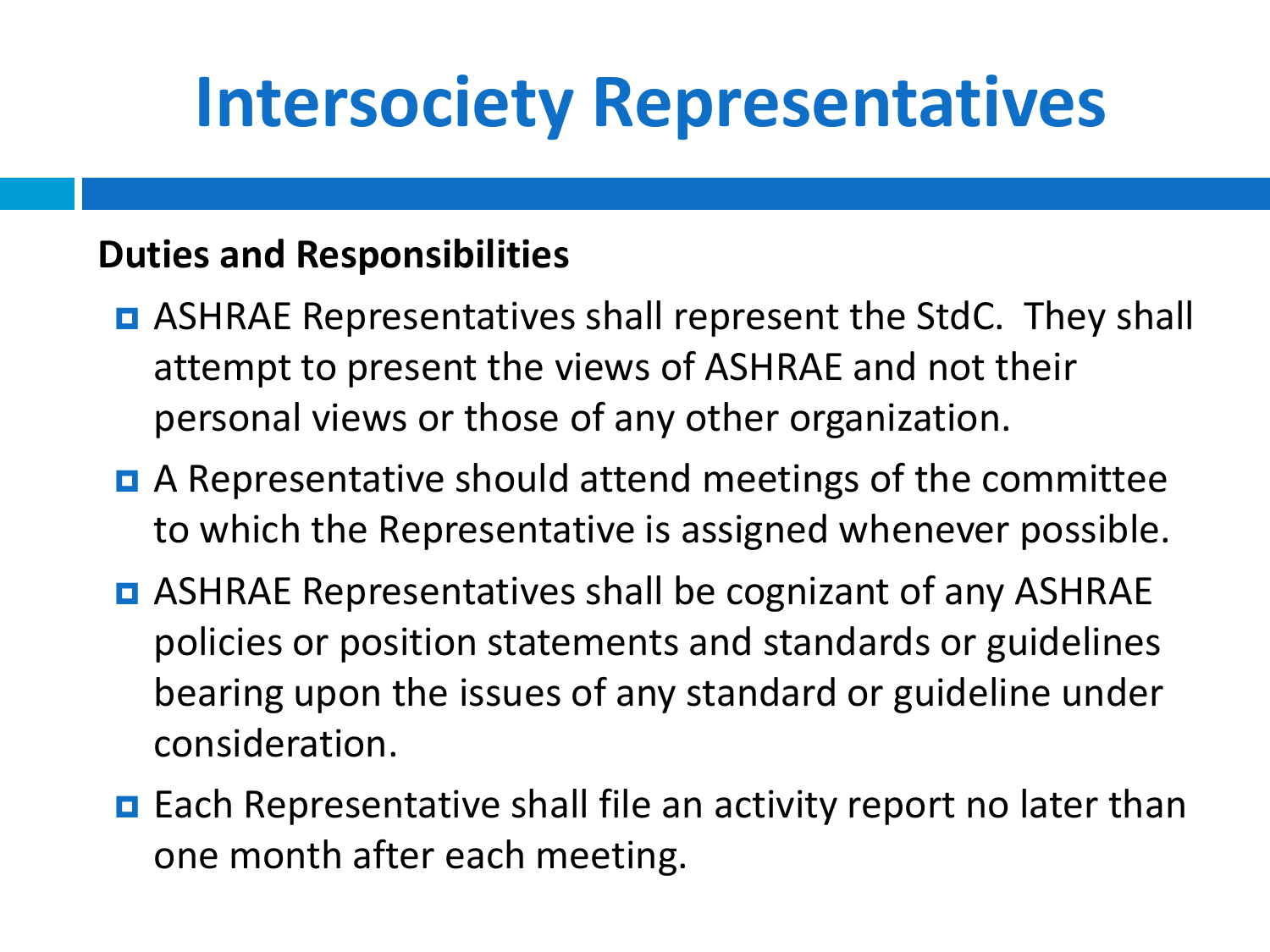# **Support of ISO Working Groups**

### **C4.2 ASHRAE Support of ISO Working Groups**

- **D** ASHRAE shall provide general secretarial services for ISO Working Groups (WGs) where 1) ASHRAE holds the secretariat to the SC or the TC, 2) key ASHRAE standards are involved, and 3) the convener of the WG has requested such services.
- **D** ASHRAE will assign staff to attend WG meetings if by so doing ASHRAE can more efficiently carry out our Secretariat responsibilities of preparing committee drafts, arranging for their circulation, and the treatment of the comments received (Section 1.9 of the ISO Directives, Part 1.)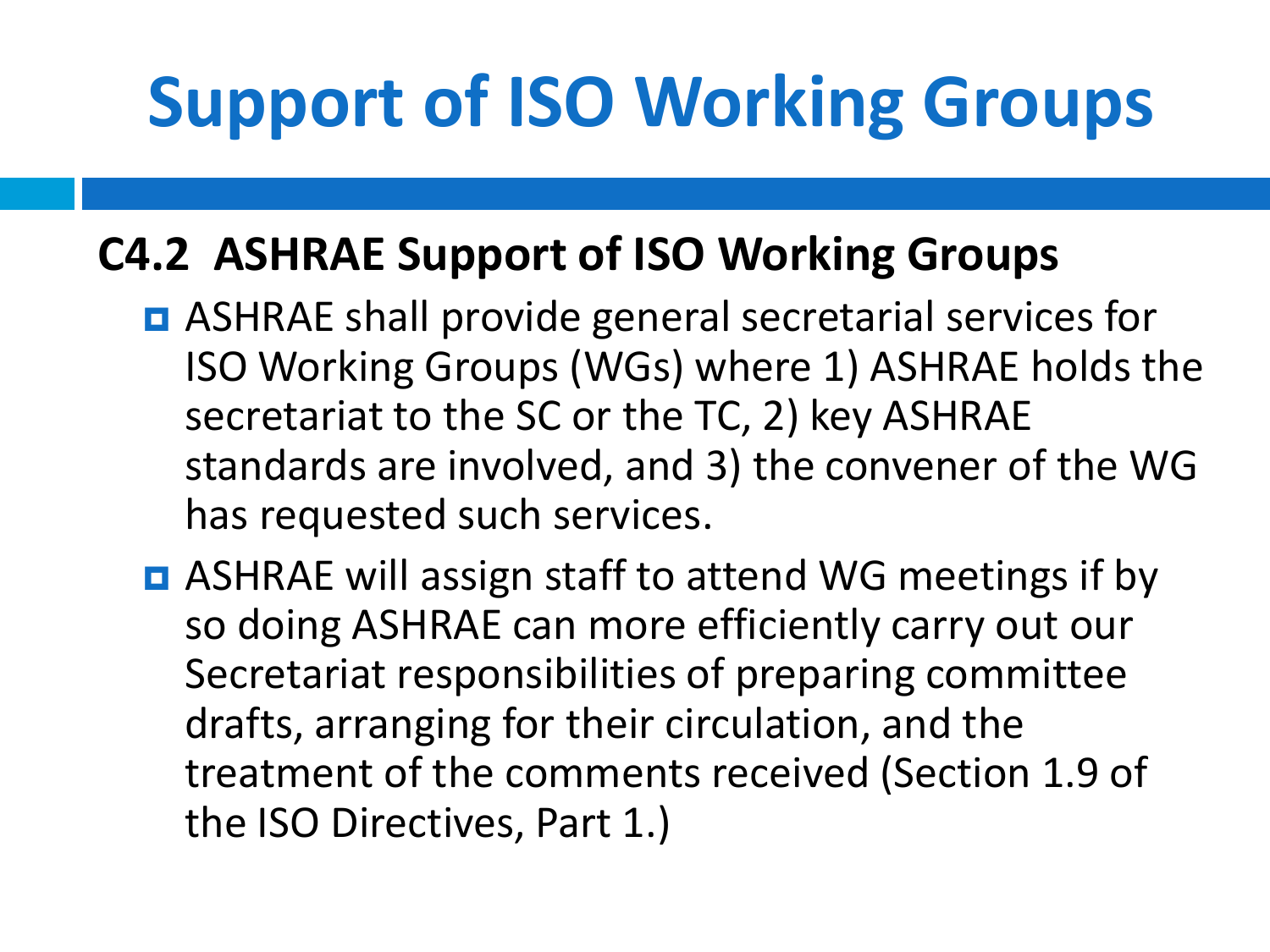# **Support of ISO Working Groups**

ILS and ISAS shall determine for each WG where ASHRAE holds the secretariat the level of staff support. Each WG shall be assigned one of the following three categories of staff support:

- **Level 1: Provide secretariat duties per ANSI/ISO** (track, monitor, support)
- **□** Level 2: Attend meetings and provide additional support and guidance when requested by the working group convener
- Level 3: Provide recording secretary duties and/or additional staff or financial support.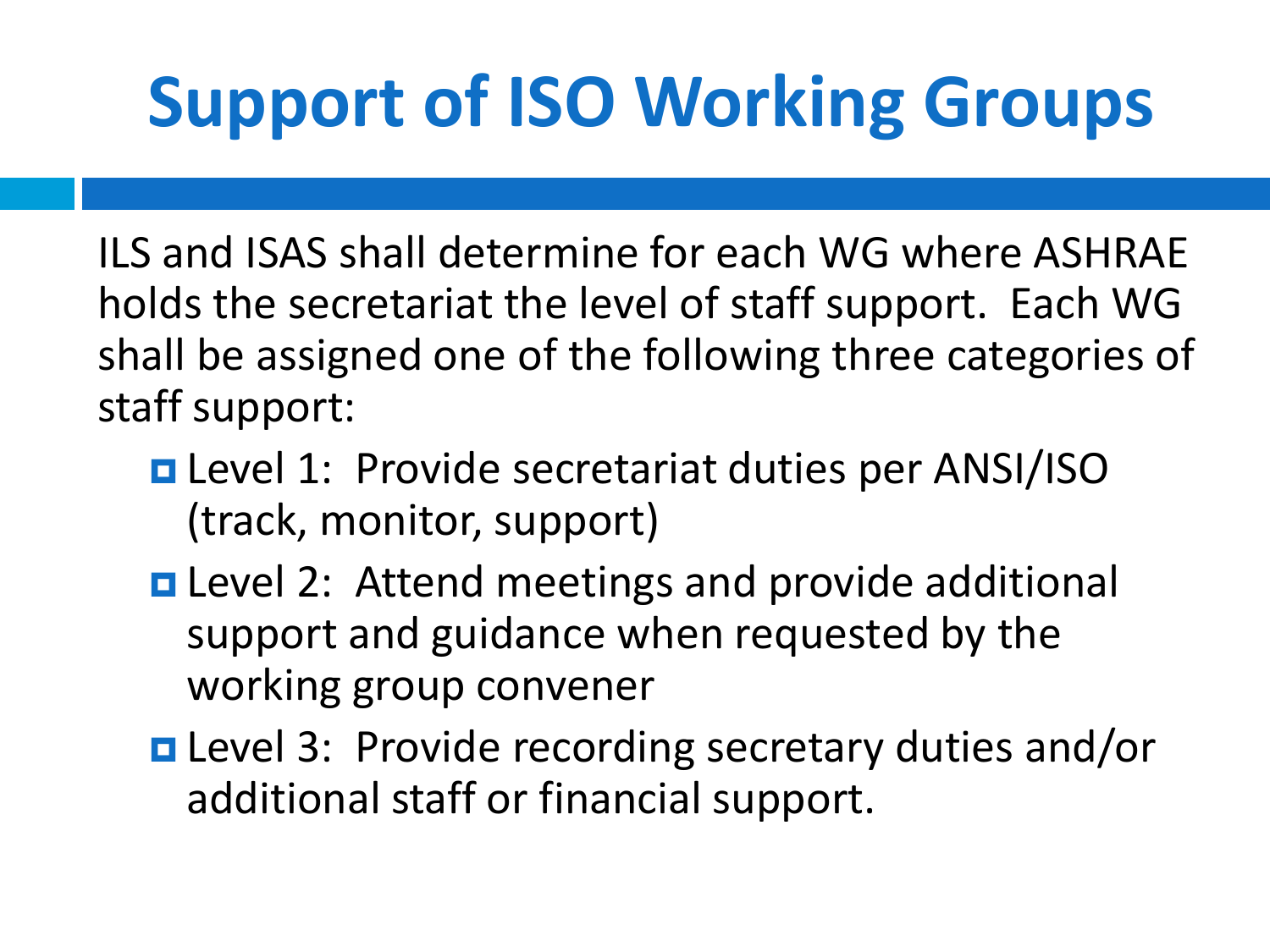# **Support of ISO Working Groups**

Level 2 and Level 3 support shall be given if the following criteria have been met as determined by MOS, AMOS-I and ILS/ISAS and approved by the StdC:

- A key ASHRAE standard is involved (e.g., Standard 15 or 34 for TC 86)
- **D** The standard is in the Working Draft (WD) phase, is in the Committee Draft (CD) phase, the Draft International Standard (DIS) phase or is in the Final Draft International Standard (FDIS) phase (as in ISO 817 where fast track changes are common).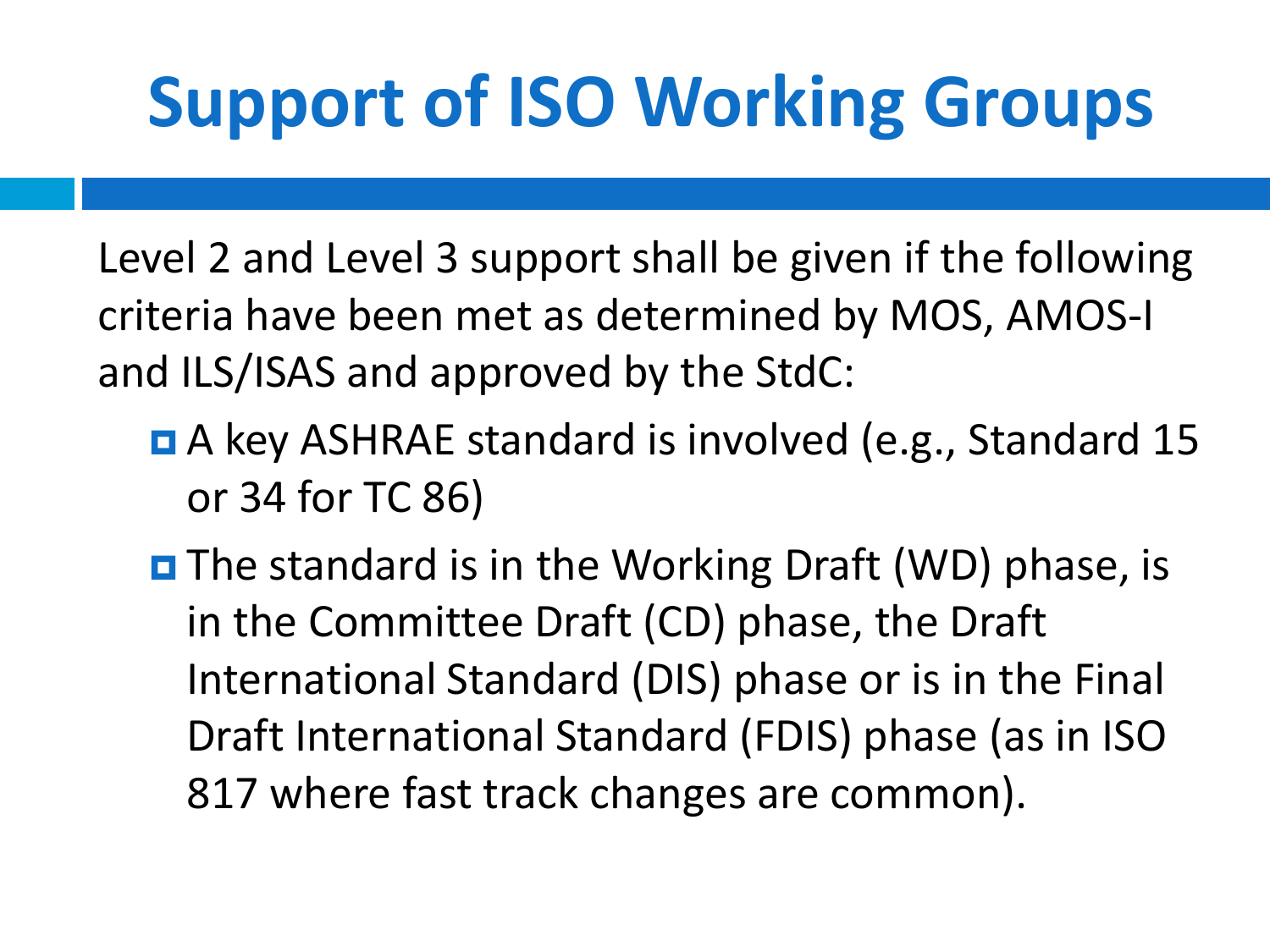# **Participation in Canvass Reviews**

- $\Box$  ILS shall be responsible for ASHRAE participation in standards prepared by other organizations using the canvass method. ILS will be assisted by TCLS and SPLS.
- $\Box$  The MOS shall function as the contact for canvass solicitations and voting.
- □ ASHRAE responses to canvass ballots on standards closely related to the scope of an existing PC shall be voted by it. All other canvass ballots shall be voted by one or more cognizant TCs/TGs/TRGs.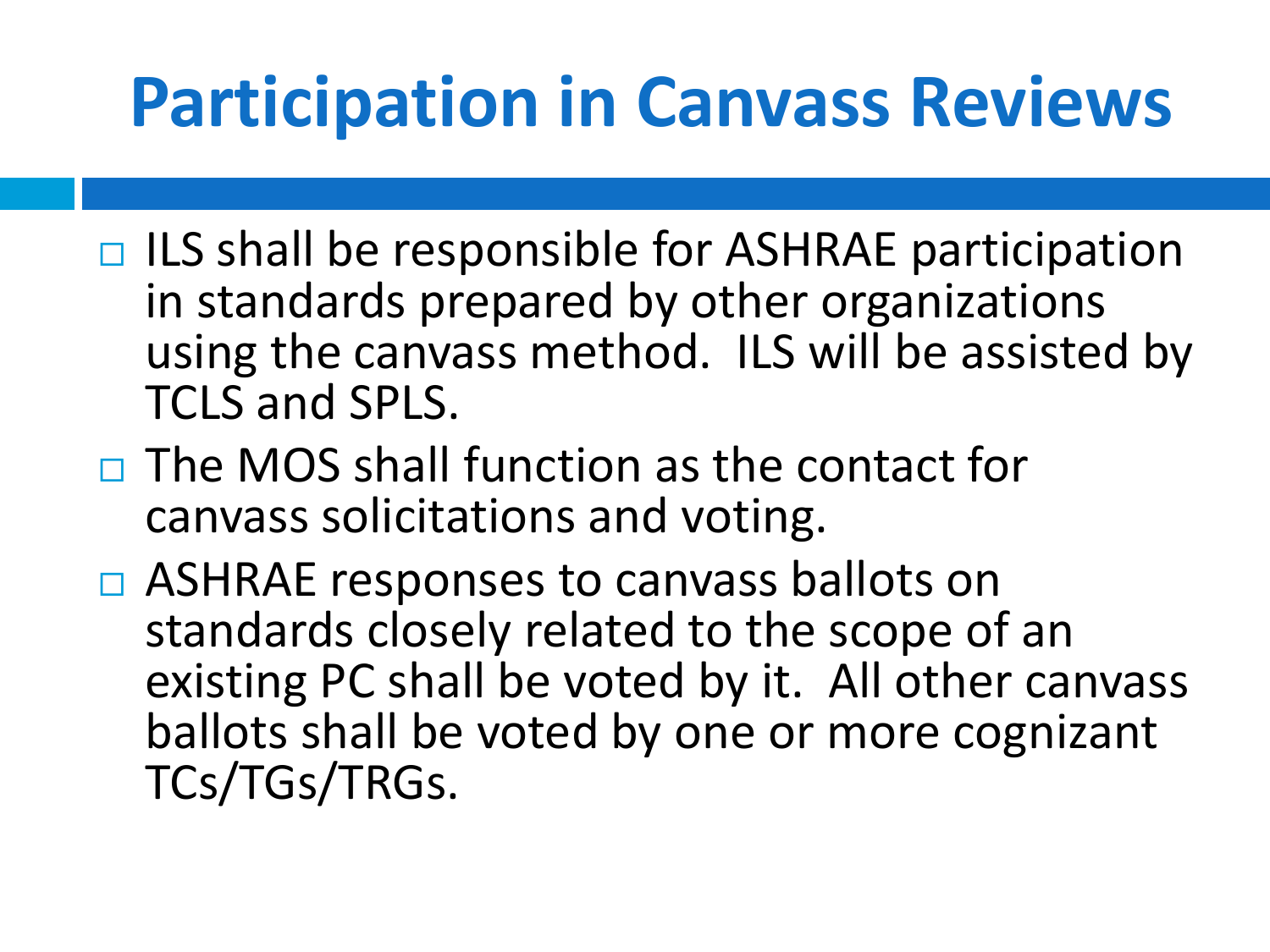# **Participation in Canvass Reviews**

**Informative Schedule for ASHRAE Response to Canvass Ballots**

- **Select cognizant committee and duplicate and mail draft standard and letter ballot committee 7 days**
- **Cognizant committee review and voting period 14 days**
- **Extend vote closing date while seeking votes not returned if quorum lacking 7 days**
- **Re-circulate neg. votes & seek ILS concurrence 7 days**
- **Std C letter ballot if ILS-member exception 7 days**
- **MOS execution of ballot vote 3 days**

**TOTAL 45 days**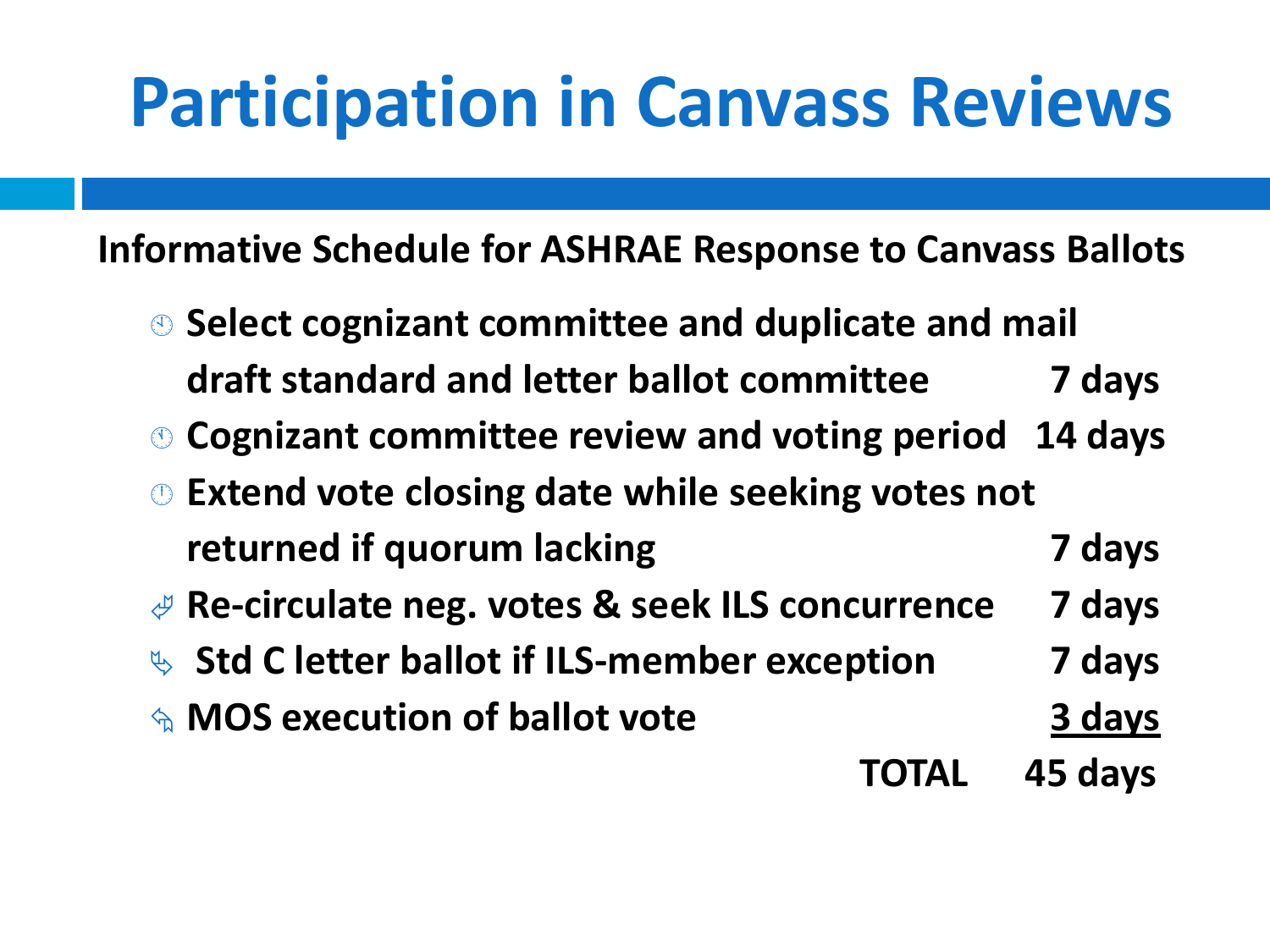# **Adoption of ISO/IEC Standards**

- □ ASHRAE may adopt ISO and IEC standards that are currently published or standards that are at a point in the ISO or IEC process where no additional changes to the documents are allowed.
- $\Box$  ILS provides oversight for the adoption process in consultation with a cognizant technical committee or standard project committee.
- $\Box$  Joint adoption of international standards are possible through special agreement (e.g., ANSI/ARI/ASHRAE ISO Standard 13256-1/-2).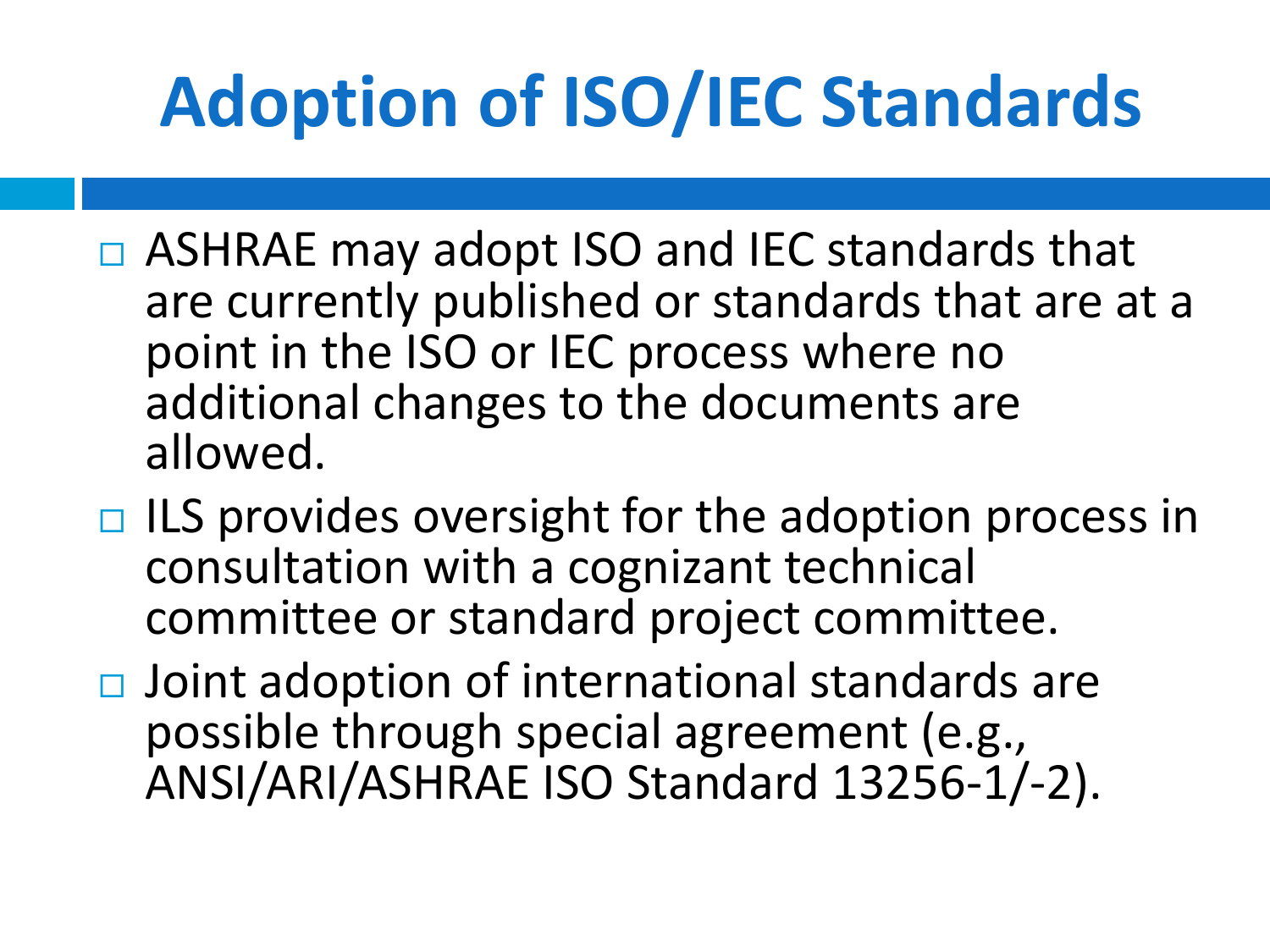# **StdC MOP – Appendix J1**

### **J1 ADVISORY SUBCOMMITTEE**

The StdC Chair shall appoint, subject to approval of the Chair of Technology Council, the chair and members of an International Standards Advisory Subcommittee (ISAS). Each member of ISAS may vote on motions of ISAS and internationalstandards-related motions (only) of ILS, but may not vote on motions before the StdC unless the member is also an elected member of StdC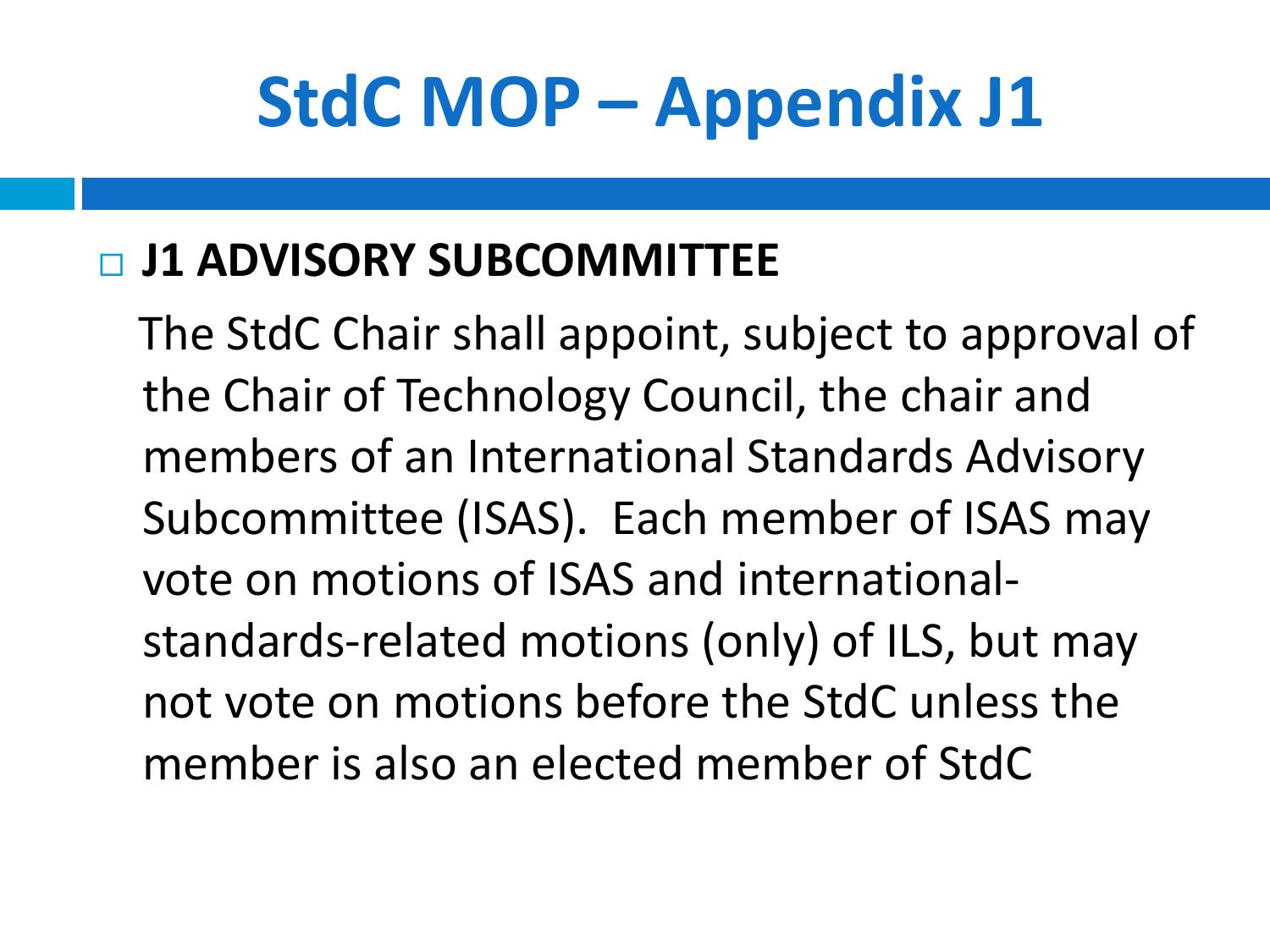### **ISAS - Duties**

#### **J2 DUTIES**

The responsibilities of the ISAS shall be to advise the ILS on ASHRAE's regional (e.g., North American) and international standards activities including, but not limited to:

**□** make recommendations concerning ASHRAE's acceptance of responsibility for administration of U.S. TAGs for ISO Committees and for operation of international secretariats of ISO Technical Committees (ISO/TCs) or Subcommittees (SCs) on behalf of ANSI. The recommendation shall include an estimate of costs to the Society.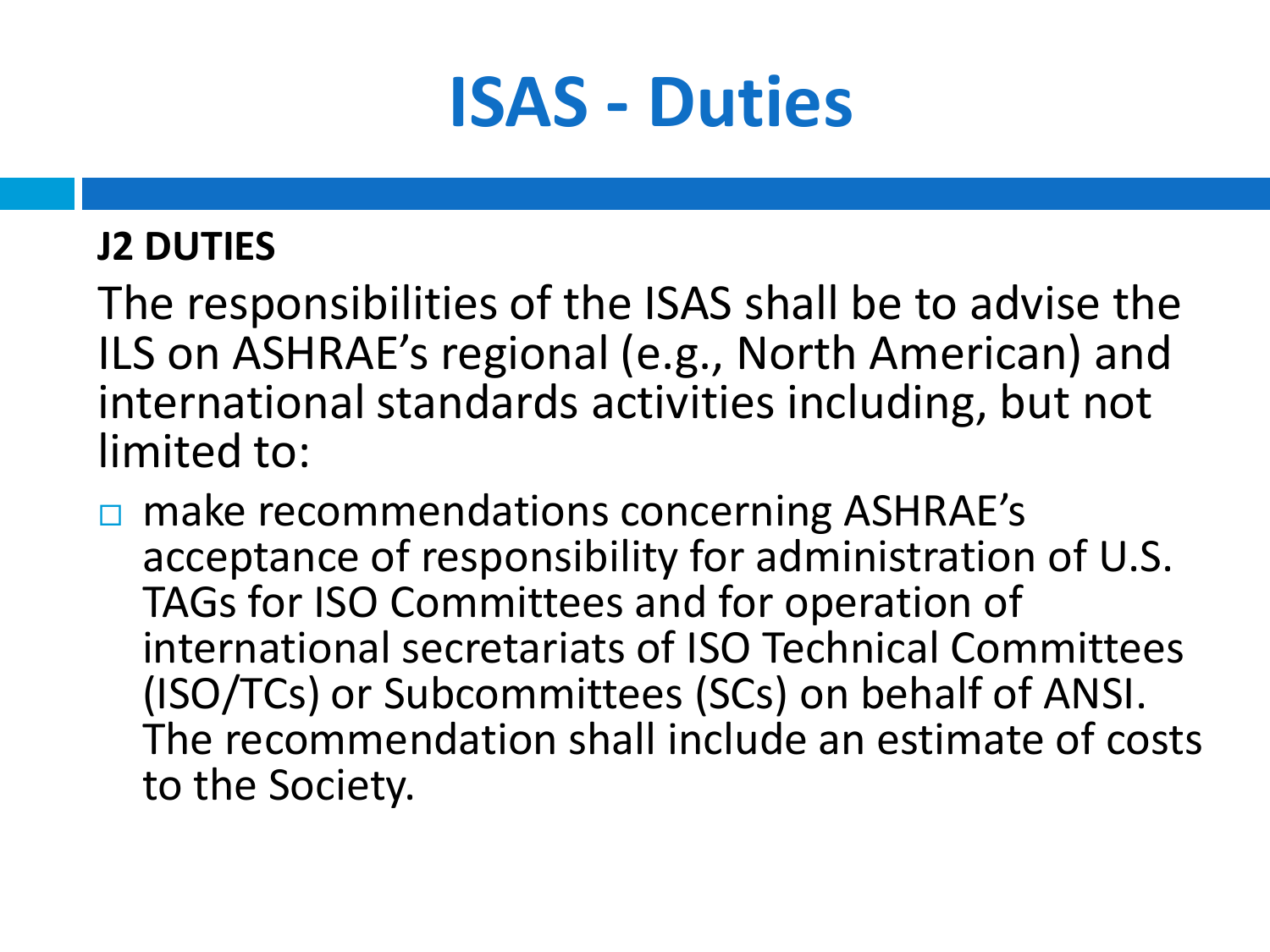# **ISAS – Duties (cont.)**

- $\Box$  reviewing and recommending changes to U.S. Technical Advisory Group (TAG) procedures for which ASHRAE serves as TAG Administrator.
- $\Box$  recommending appointment by StdC Chair of ASHRAE representatives to serve on ISO/IEC/TAGs or TAG Panels for which another organization is Administrator.
- □ monitoring and reporting semi-annually to StdC on the status of ASHRAE's regional and international standards activities,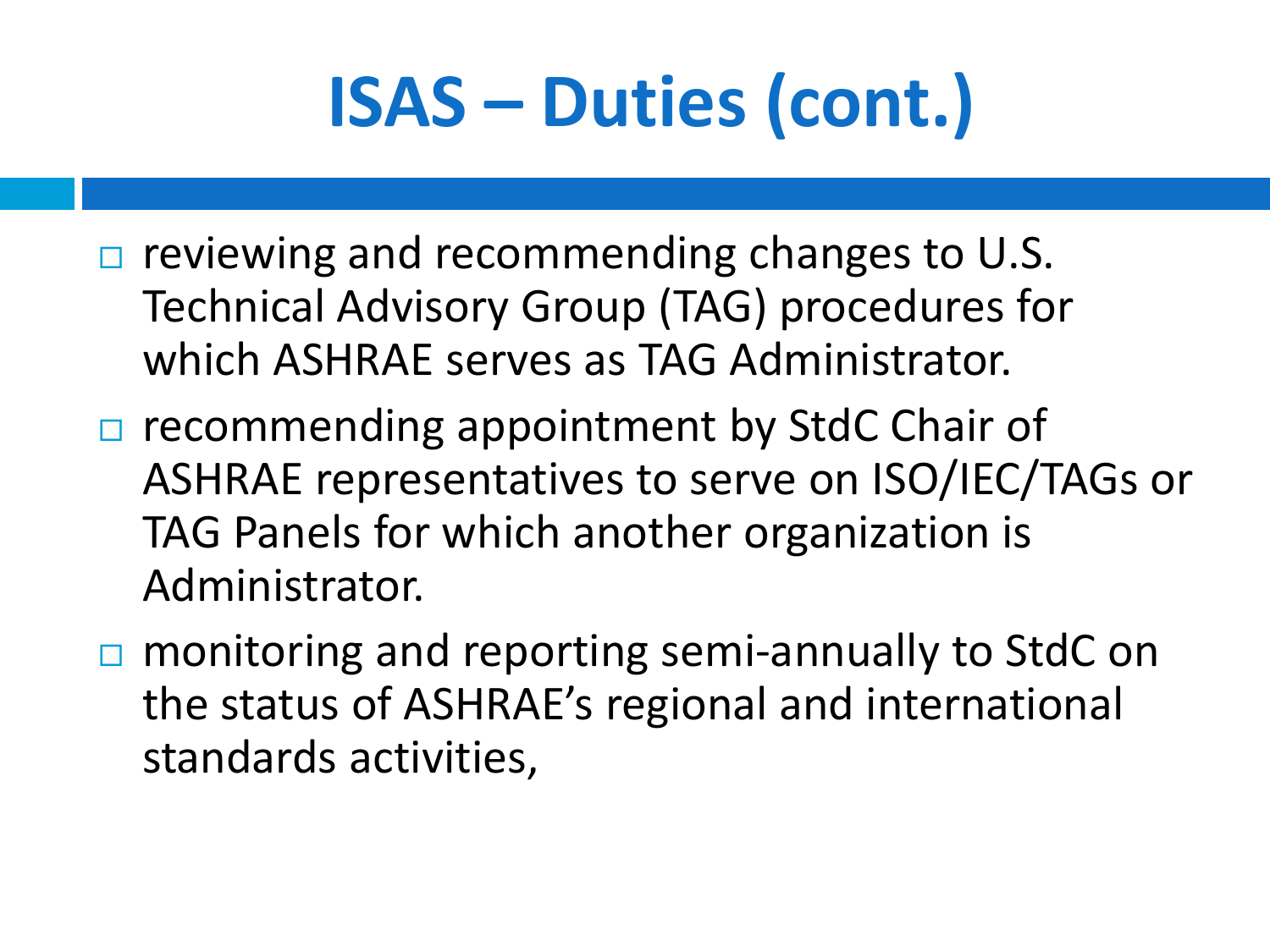# **ISAS – Size and Tenure**

#### **J3 SUBCOMMITTEE SIZE**

□ Membership of the ISAS shall include ILS members and not less than three nor more than five additional persons, including the Chair.

#### **J4 TENURE**

 $\Box$  Members shall be appointed to staggered, three-year terms, subject to the annual reappointment of the Standards Committee Chair. The StdC Chair may, with approval of the Technology Council Chair, reappoint a member whose tenure has expired.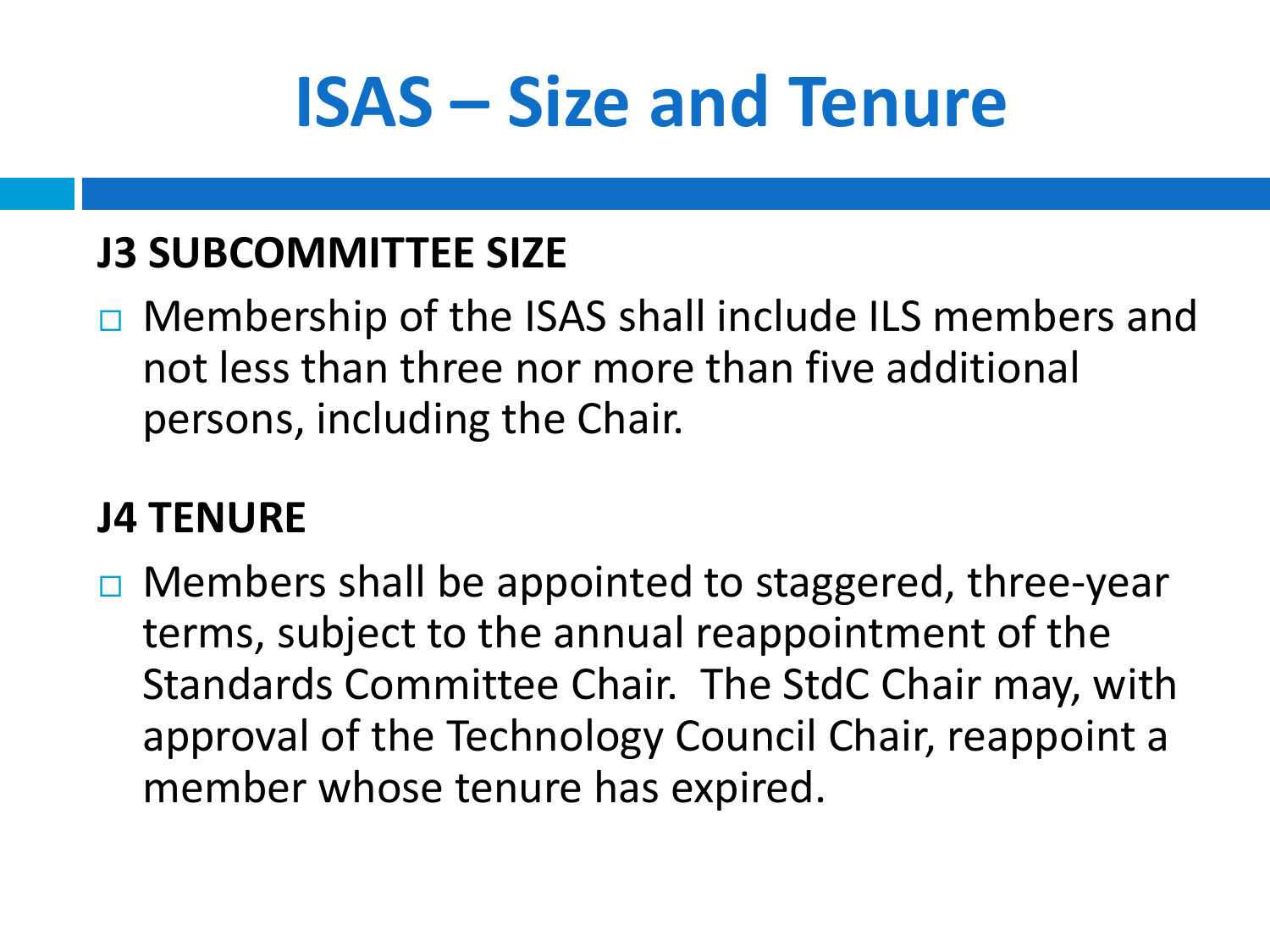# **ISAS – Qualifications**

### **J5 QUALIFICATIONS**

It is desirable that qualifications for appointment include the following.

 $\Box$  ASHRAE membership, current or past service on a TAG for any country, experience serving as a nationally appointed delegate or secretariat staff to an ISO Technical Committee or Subcommittee, and experience serving as a member of an ASHRAE SPC.